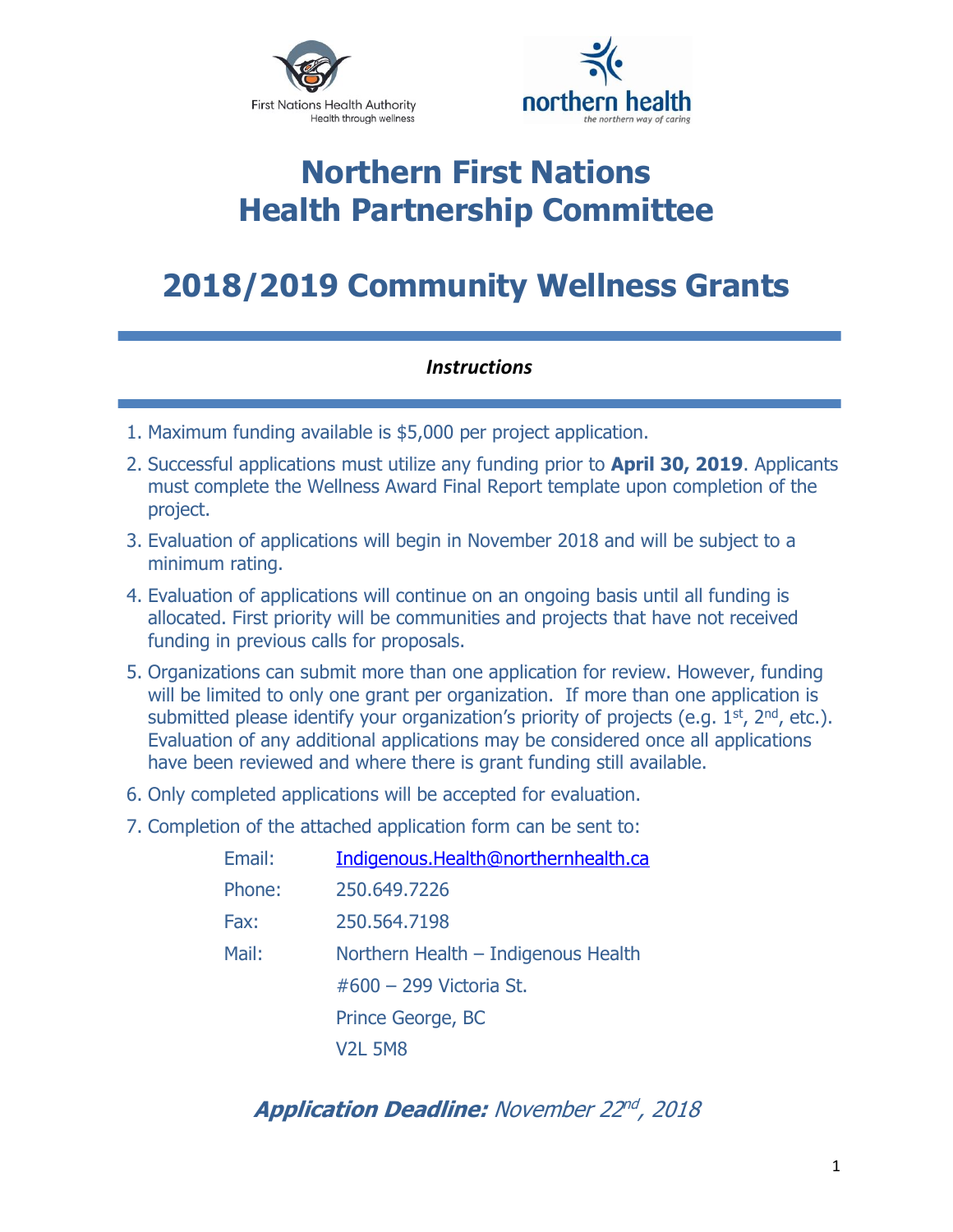# **2018/2019 Community Wellness Grants**

**DIGITAL APPLICATION FORM**

| <b>REGION</b>                                                                                                                  | Northwest              |              | North Central                                                                               | Northeast                     |  |  |  |
|--------------------------------------------------------------------------------------------------------------------------------|------------------------|--------------|---------------------------------------------------------------------------------------------|-------------------------------|--|--|--|
| <b>First Nations</b><br><b>Organization:</b>                                                                                   |                        |              |                                                                                             |                               |  |  |  |
| <b>Funding Recipient:</b>                                                                                                      |                        |              |                                                                                             |                               |  |  |  |
| <b>Health Director or</b><br><b>Equivalent:</b>                                                                                |                        |              |                                                                                             |                               |  |  |  |
| <b>Contact Information:</b><br>1. Contact Person<br>2. Box Number<br>City/Town<br>З.<br>4. Postal Code<br>5. Phone<br>6. Email |                        |              |                                                                                             |                               |  |  |  |
| <b>PROJECT DETAILS</b>                                                                                                         |                        |              |                                                                                             |                               |  |  |  |
| <b>Name of Project:</b>                                                                                                        |                        |              |                                                                                             |                               |  |  |  |
| <b>Short Description:</b>                                                                                                      |                        |              |                                                                                             |                               |  |  |  |
| <b>Background:</b>                                                                                                             |                        |              |                                                                                             |                               |  |  |  |
| <b>Priority Area</b><br>Select 1 or more priority areas<br>this project addresses.                                             | <b>Cultural Safety</b> | Primary Care | Mental Wellness &<br>Substance Abuse                                                        | Population & Public<br>Health |  |  |  |
| Is this project a multiple<br>community investment?                                                                            | YES $\Box$             | NO           | A multiple community investment is a<br>project that will serve more than one<br>community. |                               |  |  |  |
| <b>Please identify which</b><br>communities will be<br>supported by this project.                                              |                        |              |                                                                                             |                               |  |  |  |



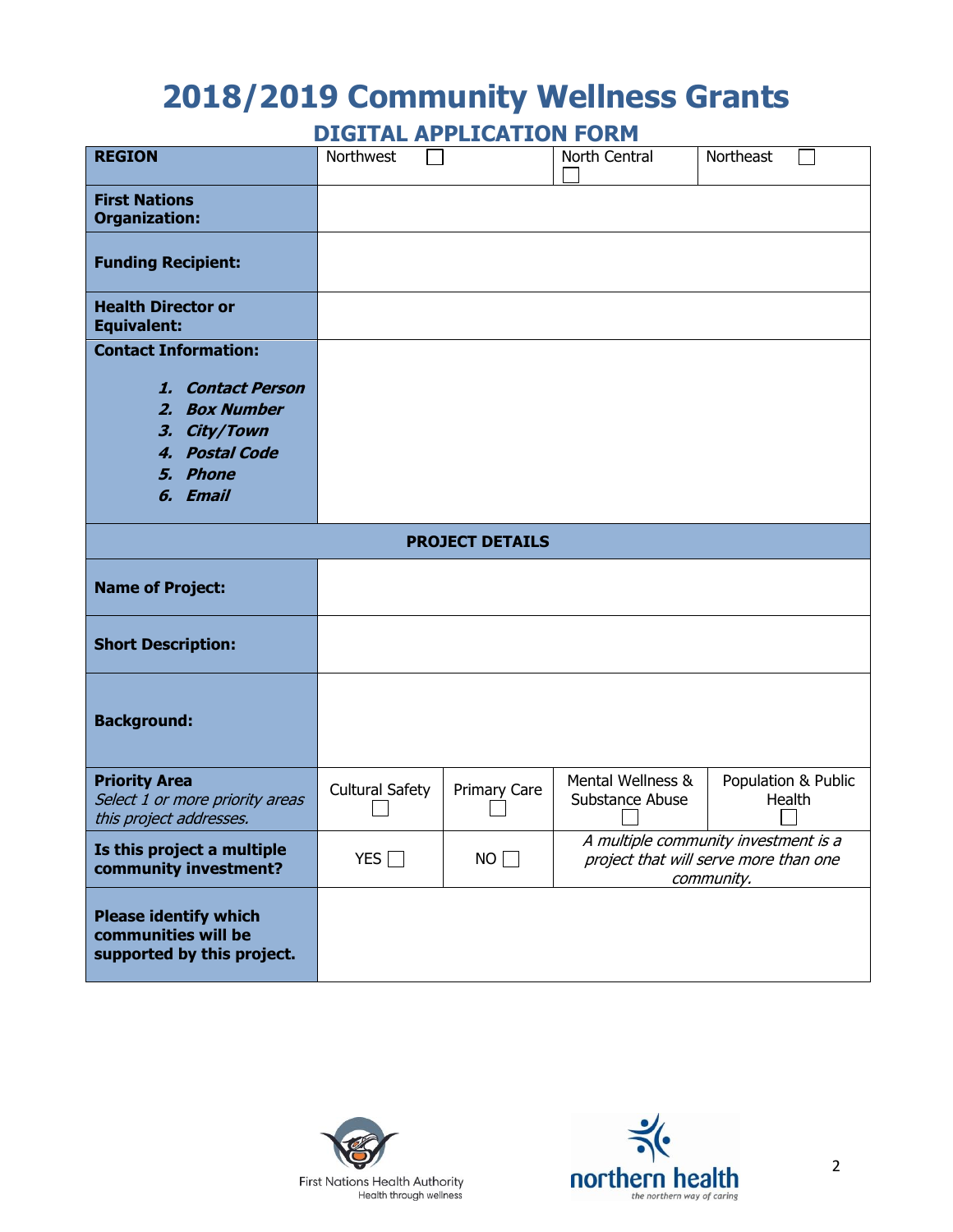| <b>Project Overview:</b>                                                                                                                                                                                                                                                                         |                                     |  |                                                                                                     |                             |              |  |  |
|--------------------------------------------------------------------------------------------------------------------------------------------------------------------------------------------------------------------------------------------------------------------------------------------------|-------------------------------------|--|-----------------------------------------------------------------------------------------------------|-----------------------------|--------------|--|--|
| <b>Expected Outcomes:</b>                                                                                                                                                                                                                                                                        |                                     |  |                                                                                                     |                             |              |  |  |
| <b>Demonstrate how the</b><br>project meets one or more<br>of the following aspects:<br><b>Collaboration,</b><br>$\bullet$<br><b>Health &amp; Well-</b><br>$\bullet$<br>being,<br><b>Building Healthy</b><br><b>Relationships, and</b><br><b>Capacity Building</b><br>$\bullet$<br>and Training? |                                     |  |                                                                                                     |                             |              |  |  |
| <b>BUDGET</b><br>The budget is to be inclusive of the total costs projected for the full project.                                                                                                                                                                                                |                                     |  |                                                                                                     |                             |              |  |  |
| <b>Category</b><br>(these are examples only)                                                                                                                                                                                                                                                     | <b>Details of</b><br>category items |  | <b>Budget Assumptions</b><br>(hourly or daily rates, hours per week, # of weeks<br>or months, etc.) |                             | <b>Total</b> |  |  |
| Wages                                                                                                                                                                                                                                                                                            |                                     |  |                                                                                                     |                             | \$           |  |  |
| <b>MERCs/Benefit</b>                                                                                                                                                                                                                                                                             |                                     |  |                                                                                                     |                             | \$           |  |  |
| <b>Contractor Fees</b>                                                                                                                                                                                                                                                                           |                                     |  |                                                                                                     |                             | \$           |  |  |
| Honorarium                                                                                                                                                                                                                                                                                       |                                     |  |                                                                                                     |                             | \$           |  |  |
| Rent                                                                                                                                                                                                                                                                                             |                                     |  |                                                                                                     |                             | \$<br>\$     |  |  |
| <b>Travel</b><br>Materials & Supplies                                                                                                                                                                                                                                                            |                                     |  |                                                                                                     |                             | \$           |  |  |
| Other (explain)                                                                                                                                                                                                                                                                                  |                                     |  |                                                                                                     |                             | \$           |  |  |
| Administration                                                                                                                                                                                                                                                                                   |                                     |  |                                                                                                     |                             |              |  |  |
| <b>PROJECT TOTAL</b>                                                                                                                                                                                                                                                                             |                                     |  |                                                                                                     |                             | \$           |  |  |
| <b>PROJECT PARTNERSHIPS</b> (only include if relevant to proposed project)                                                                                                                                                                                                                       |                                     |  |                                                                                                     |                             |              |  |  |
| <b>Name of Project Partner</b>                                                                                                                                                                                                                                                                   |                                     |  | <b>Financial Contribution</b>                                                                       | <b>In-Kind Contribution</b> |              |  |  |
|                                                                                                                                                                                                                                                                                                  |                                     |  | \$                                                                                                  | \$                          |              |  |  |
|                                                                                                                                                                                                                                                                                                  |                                     |  | \$                                                                                                  | \$                          |              |  |  |
|                                                                                                                                                                                                                                                                                                  |                                     |  |                                                                                                     |                             |              |  |  |